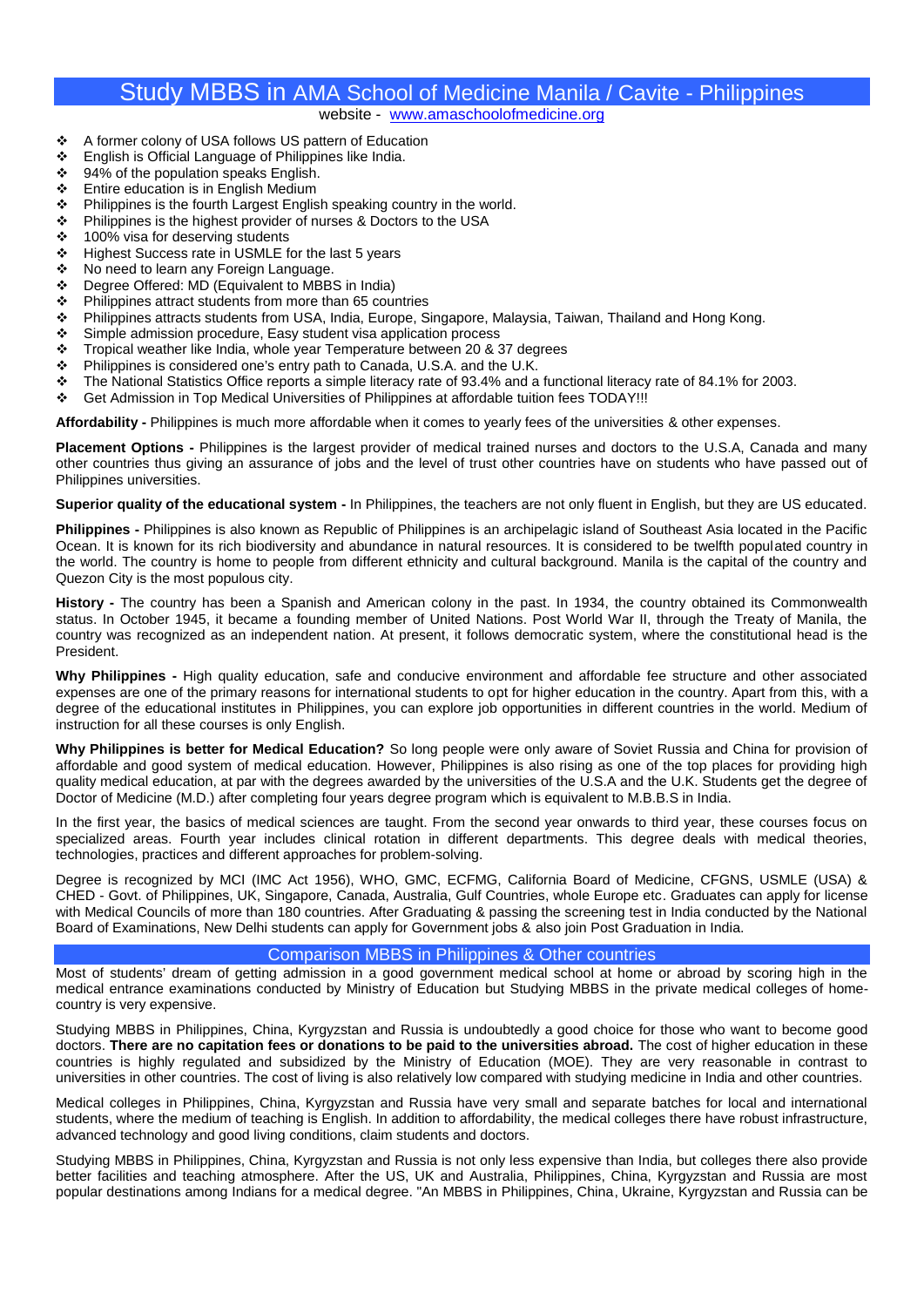a good stepping stone for people who want to become doctors, but do not have the means to do it in India or in other popular destinations such as the US or UK."

However, to be eligible to practice in India, doctors graduating from these universities have to clear a screening examination conducted by the National Board of Examinations under the directive of Medical Council of India.

| <b>Philippines</b>                                                                                             | China / Russia / Kyrgyzstan / Kazakhstan/ Georgia / Armenia                                |
|----------------------------------------------------------------------------------------------------------------|--------------------------------------------------------------------------------------------|
| American / US pattern of Education                                                                             | Non-American Pattern of Education                                                          |
| English is an official language of Philippines with Filipino.                                                  | Chinese / Russian: Is the official language.                                               |
| Philippines a former colony of USA & has strong ties with US. 94%                                              | Medical Students need to learn the local language                                          |
| of population speaks English. It is the 3rd largest English speaking<br>country.                               |                                                                                            |
| Patients talk in English. Excellent exposure to practical Internship                                           | Patients speak local language – very difficult to understand &<br>follow                   |
| Strong culture of USMLE preparation and going to the USA for<br>jobs. Many toppers go to USA from Philippines. | No culture of USMLE preparation or going to USA for jobs                                   |
| Have tie ups with US Colleges for Clinical clerkship / rotation.                                               | No such tie-ups or culture in China / Russia / Kyrgyzstan etc                              |
| Recommendation letters help in getting jobs in the USA after                                                   |                                                                                            |
| graduation                                                                                                     |                                                                                            |
| Tropical country with diseases common in India such as                                                         | Temperate country. Cold. Snows for 3-6 months in a year. No                                |
| Malaria, Typhoid etc. Good training & clinical experience for<br>students.                                     | tropical diseases. No experience in these diseases.                                        |
| Indian food, Asian foods available in Manila                                                                   | Food is expensive and Indian food not easily available                                     |
| Weather: Tropical – like India ranges from 21 to 37 degrees.                                                   | Temperate: Winter temperature is -20 (minus 20 degrees)                                    |
| Course takes 5 years in Philippines for students who have finished<br>class 12                                 | Course takes 6 years in rest of all above.                                                 |
| Course takes 4 years in Philippines for students who have finished<br>Bachelors (B. Sc / BAMS/BHMS etc)        | Course takes 6 years in China / Russia / Kyrgyzstan etc even<br>with pre-medical subjects. |
| Excellent Track record. High success rate in USMLE                                                             | Low success rate in MCI and USMLE.                                                         |
| ISD Call from Philippines to India: Rs 1.5/minute                                                              | Approx. $Rs 9 - 16$ / minute                                                               |
|                                                                                                                |                                                                                            |

## AMA School of Medicine Manila / Cavite - Philippines

AMA School of Medicine is one of the Leading Medical colleges in the Philippines. It is Located in Makati city in Manila which is the financial centre of the Philippines; Makati city has the highest concentration of multinational and local corporations in the country. Major Banks, corporations, department stores as well as foreign embassies are based in Makati. Makati is also known for being a major cultural and entertainment hub in Metro Manila. AMA School of Medicine, Makati Campus– 2.4 kms from Indian Embassy in Makati & 7 kms from Ninoy Aquino International Airport – Manila.

Other campus of AMA School of Medicine is located in CAVITE, one of the most industrialized and fast growing province in Philippines. AMA School of Medicine, Cavite Campus– 28 kms from Indian Embassy in Makati & 40 kms from Ninoy Aquino International Airport – Manila.

- $\checkmark$  Degree Offered: MD (Equivalent to MBBS in India)<br> $\checkmark$  USA / American pattern of Education is followed
- USA / American pattern of Education is followed.
- $\checkmark$  Affiliated to 3 Hospitals in Manila (Quirino, AFP & Pasay General Hospital).
- Affiliated to **Armed Forces Medical Centre**, BEST for training in Philippines.
- Over 1,000+ hospital beds
- Good Patient flow good for clinical training.
- $\checkmark$  It offers 1 yr BS + 4 yrs MD degree = MBBS Degree in India.
- $\checkmark$  WHO Listed & MCI approved as per MCI Act.<br> $\checkmark$  Hostel (apartments) & Indian catering (mess)
- ✓ Hostel (apartments) & Indian catering / mess arranged for<br>✓ 100% English Medium
- $\checkmark$  100% English Medium<br> $\checkmark$  Excellent Teachers M
- $\checkmark$  Excellent Teachers Most of them are educated in USA.<br> $\checkmark$  Rotating Internshin / Clerkshin in USA possible
- $\checkmark$  Rotating Internship / Clerkship in USA possible.<br> $\checkmark$  American pattern of Education is followed
- $\checkmark$  American pattern of Education is followed.<br> $\checkmark$  Over 20,000 foreign students are enrolled
- $\checkmark$  Over 20,000 foreign students are enrolled in Philippines.<br>
Seasonable Fees
- Reasonable Fees.

AMA School of Medicine is part of the AMA Education System. Dr. Amable R. Aguiluz V, is the founder of the Group. He has been an Ambassador of the Philippines to the Gulf Countries. He named college after the initials of his father's name, Amable Mendoza Aguiluz V, Sr.

**Degree is recognized by -** California Board of Medicine, CFGNS, USA, Govt. of India - MCI, UK, Singapore, Canada, Australia, Gulf Countries etc. CHED - Govt. of **Philippines** 

## **Medical Graduates are eligible to apply for**

- ECFMG certification and USMLE examinations for working in the USA.
- Canadian & Australia Medical Council licensing and State registration exams.